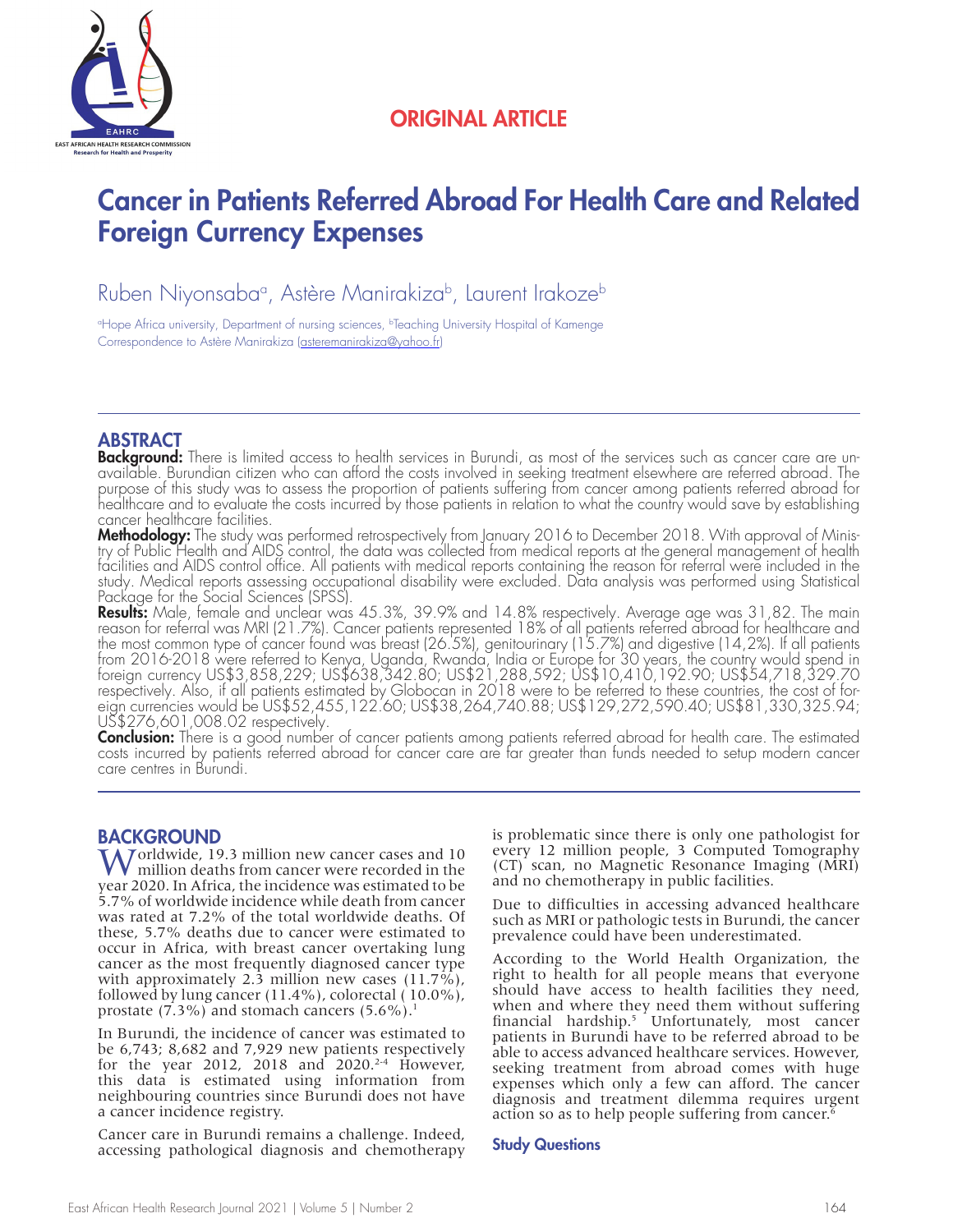In the framework of advocating for the population so that health authorities in Burundi realise the ampleness of the problem, this study was conducted with the following study questions: (1) What is the proportion of cancer among patients referred abroad for healthcare, (2) Is there any benefit that the country could register if advanced cancer healthcare services were provided within Burundi?

### **METHODS**

### Process of Getting Authorisation to be Treated Abroad

For patients whose doctors recommends seeking healthcare abroad or to assess occupational disability, the doctors writes to the Ministry of Public Health and the Fight against AIDS requesting the ministry to appoint a medical commission to assess the need for such a patient to be treated abroad or to assess occupational disability of the patient. The appointed commission studies the patient's situation and makes a report recommending whether the request is founded or not. The report is forwarded to the general manager of public health facilities who, basing on the commission's recommendations authorises or rejects the request for seeking treatment abroad.

#### Consultation of Medical Reports

The study was conducted at the Ministry of Public Health and AIDS control. Permission to conduct the study was sought for from the Ministry Of Public Health and AIDS by Hope Africa University of Burundi.

Data was collected from the office of the General Manager of public health facilities, a department in charge of nomination of the Medical Committee, a Commitee that assesses the need for patients to seek health services abroad.

#### Inclusion and Exclusion Criterions

The study assessed all submitted medical reports of January 2016 to December 2018. To be included in the study, the report had to be mentioning Cancer as the reason for referral and diagnosis. Medical reports assessing other issues such as occupational disability were excluded.

#### Data Collection and Analysis

Data was extracted from the medical reports. After extraction, the information was recorded on a structured questionnaire developed for this purpose. This questionnaire contained variables such as; age, gender, hospital producing medical report, diagnosis, reason and year of referral, medical specialty, cancer type and MRI exam. The recorded data was registered, analysed and transferred into SPSS 25.0 (IBM Corp, Armonk, NY). Univariate descriptive analysis was performed.

#### Online Searching

Extensive search was done on Google scholar, PubMed, and other website to compare different price of oncology facilities, life and travel cost in the countries where most of Burundian travel to seeking cancer healthcare. Results were combined to determine the average of the personal expenses incurred. The average was applied to all the number of patients that were referred abroad to seek treatment for cancer. Results were extrapolated, patients of 3 to 10 years on one hand and all cancer patients estimated by Globocan in 2018 to be referred abroad for treatment on the other hand. The total sums were compared with the amount required to set up a Cancer care centre.

#### Ethical Approval

Through the Hope Africa University, a letter was sent (Réf:UEA/PPU/216/12/2018) to the Ministry of Public Health and of AIDS requesting for authorisation to consult the medical reports produced by Medical Commissions in charge of assessing the necessity of referral of patients to seek treatment abroad. The request was approved through a letter  $(N^{\circ} 633/738/DGSSLS/2018)$ .

#### RESULTS

From January 2016 to December 2018, 1,172 patients requested medical reports for approval of referral to seek for treatment abroad. During the screening process, 104 of these were excluded because they did not fulfil the criteria of inclusion. 1,068 medical records were analysed (Figure 1).

Socio-Demographic Characteristics and Reason for Referral

Patients were grouped into 3 groups; male, female and not clear (for applications from couples without any precision about who is seeking the health care). Male, female and not clear represented 484(45.3%), 426(39.9%) and 158(14.8%) respectively (Table 1).

The average age of referred patients was 32.8, ranging between 16 to 49 years, 298(27.9%). However, in many medical records, age was not mentioned 412(38.6%). Hospitals which referred most of the patients to the committee were University Teaching Hospital of Kamenge 466(43.6%) and Military hospital of Kamenge 201(18.8%) (Table 1).

Of the referred patients, 197(18.4%) were referred because of cancer. Of these;  $52(26.5\%)$ ,  $31(15.7\%)$ ,  $28(14.2\%)$ and 28(14.2%) represented breast, genito-urinary, Otorhino-laryngological and hepato-gastroentological cancer respectively (Table 2).

Magnetic Resonance Imaging (MRI) was the main reason for seeking approval to travel abroad 232(21,7%). In general, most of patients were referred abroad to carry out tests 404(37.8%) (Table 2).

Considering the affected organs including cancer and other diseases, neurological 238(22.3%), Genitourinary 233(21.8%) and cardiovascular system 172(16.1%) were the mostly affected among referred patients (Table 3). Many patients were referred in the year 2018, 431(40,4%) (Table 4) and many cancer patients were referred in the year 2018 (40,6%) (Table 5). Although in most cases the patient's age was not mentioned, majority of referred patients were over 50 years old (Table 5).

## The Average Cost of Expenses Related to Cancer Care, Travel and Subsistence Expenses in Countries where Burun- dians are Often Referred to

Extensive online searching was performed. General expenses related to cancer care, living expenses and travel in countries where Burundian patients are often referred to were identified. The countries included; Kenya, Uganda, Rwanda, India and Belgium (Table 5).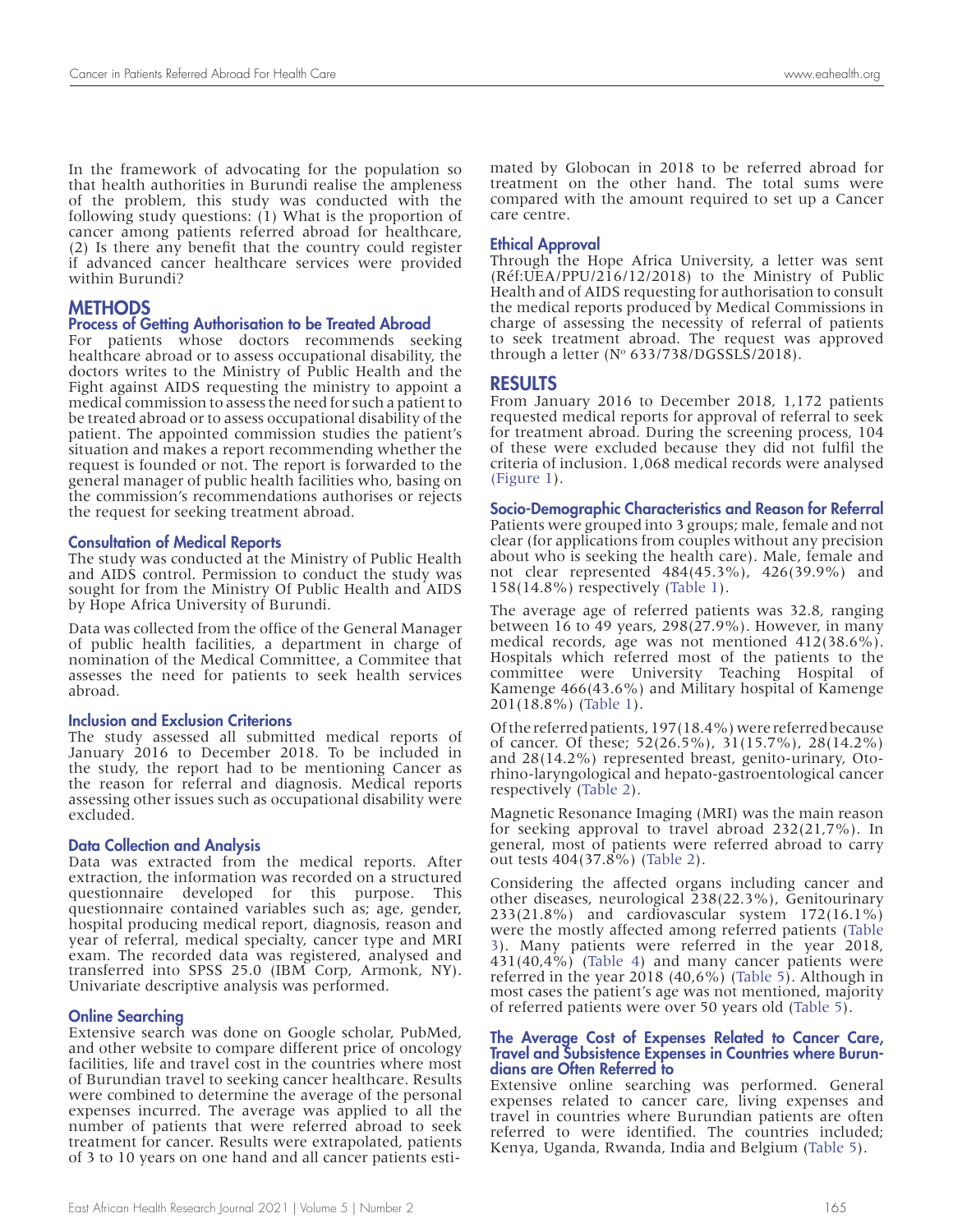Individual average expenses were summarised for each of the country; US\$7,240.30; US\$3,512.84; US\$16,088.20; US\$10,556.17 and US\$33,057.61 in Kenya, Rwanda, Uganda, India and in Europe respectively. (Table 5a).

In this study, we analysed the expenses for all patients referred abroad for cancer healthcare services and facilities during 3 years, 30 years and if all new cases estimated in 2018 where to be referred abroad (Table 6). In this analysis, it is clear that Burundi expends large amounts of foreign currencies to countries where patients are referred. Indeed, if all patients were referred to Kenya, Uganda, Rwanda, India or Europe for a period of 30 years, the country would be spending in foreign currency US\$3,858,229.00; US\$638,342.80; US\$21,288,592.00, US\$10,410,192.90, US\$54,718,329.70 respectively.

If all patients estimated by Globocan in 2018 were referred to Kenya, Uganda, Rwanda, India or Europe, the loss of foreign currencies if Burundi was to establish a cancer centre whose value is estimated at 11 million American dollars is; US\$52,455,122.60; US\$38,264,740.88; US\$129,272,590.40; US\$81,330,325.94 and US\$276,601,008.02 respectively.

| <b>TABLE 1: Socio-Demographic Characteristics</b> |                      |                       |  |  |  |  |
|---------------------------------------------------|----------------------|-----------------------|--|--|--|--|
| <b>Variables</b>                                  | Frequency<br>(N=370) | <b>Percent</b><br>(%) |  |  |  |  |
| Gender                                            |                      |                       |  |  |  |  |
| Male                                              | 484                  | 45.3                  |  |  |  |  |
| Female                                            | 426                  | 39.9                  |  |  |  |  |
| Unclear                                           | 158                  | 14.8                  |  |  |  |  |
| Age grouping (1068)                               |                      |                       |  |  |  |  |
| Under 16 years                                    | 208                  | 19.5                  |  |  |  |  |
| $16 - 49$                                         | 298                  | 27.9                  |  |  |  |  |
| $50 - 76$                                         | 150                  | 14.0                  |  |  |  |  |
| Not mentioned                                     | 412                  | 38.6                  |  |  |  |  |
| Hospital producing medical report (1068)          |                      |                       |  |  |  |  |
| Teaching hospital of<br>Kamenge                   | 466                  | 43.6                  |  |  |  |  |
| Military Hospital of<br>Kamenge                   | 201                  | 18.8                  |  |  |  |  |
| Prince Louis Rwagasore<br>Clinic                  | 78                   | 7.3                   |  |  |  |  |
| Kira Hospital                                     | 69                   | 6.5                   |  |  |  |  |
| Prince Regent Rwagasore<br>hospital               | 87                   | 8                     |  |  |  |  |
| Others hospitals                                  | 129                  | 12.2                  |  |  |  |  |
| Not mentioned                                     | 38                   | 3.6                   |  |  |  |  |

## **DISCUSSION**

This descriptive study assessed the frequency of cancer among patients referred abroad to seek access to better health services after seeking for government authorisa tion. In addition, it shows the main reasons for the refer rals and the related foreign currency expenses.

The results of this study can be used to estimate the rate of cancer among patients referred abroad for healthcare, to estimate the foreign currency expenses that the country could earn if cancer health care services were introduced

| TABLE 2: Place of Tumour and the Main Reasons of<br>Referral |                       |        |  |  |
|--------------------------------------------------------------|-----------------------|--------|--|--|
| <b>Variables</b>                                             | Frequency<br>(N=1068) | $(\%)$ |  |  |
| <b>Tumours</b>                                               |                       |        |  |  |
| <b>Yes</b>                                                   | 197                   | 18.4   |  |  |
| No                                                           | 871                   | 81.6   |  |  |
| Main tumour site                                             | Frequency<br>(N=197)  | (%)    |  |  |
| <b>Breast</b>                                                | 52                    | 26.5   |  |  |
| Genito-Urinary                                               | 31                    | 15.7   |  |  |
| Brain and neurological                                       | 21                    | 10.7   |  |  |
| Oto rhino laryngological                                     | 28                    | 14.2   |  |  |
| Homeopathy                                                   | 6                     | 3.0    |  |  |
| Hepato-Gastroentology                                        | 28                    | 14.2   |  |  |
| Lungs Cancer                                                 | 4                     | 2.0    |  |  |
| Others                                                       | 27                    | 13.7   |  |  |
| Magnetic resonance imaging                                   | Frequency<br>(N=1068) | $(\%)$ |  |  |
| <b>Yes</b>                                                   | 232                   | 21,7   |  |  |
| No                                                           | 836                   | 79,3   |  |  |
| Group of main reasons of<br>transter                         | Frequency<br>(N=1068) | $(\%)$ |  |  |
| <b>Tests</b>                                                 | 404                   | 37.8   |  |  |
| Medical care                                                 | 294                   | 27.6   |  |  |
| MAP (Medical assisted                                        | 156                   | 14.6   |  |  |
| Procreation)                                                 |                       |        |  |  |
| Cardiac surgery                                              | 125                   | 11.7   |  |  |
| Others                                                       | 89                    | 8.3    |  |  |

Of all patients referred abroad for cancer treatment, about 18% of these patients actually travelled and the rate could be lower given the realities on ground. In fact, many of the patients are unable to afford the costs involved to access health services abroad. Some of the patients will never know that they suffer from cancer due to lack of cancer diagnosis services in Burundi.

There is scanty data about patients who were referred abroad for cancer treatment but did not go. If such data was available, it would help estimate the demand for cancer treatment services among patients that are referred abroad.

Considering data estimates by Globocan in 2018, a good number of cancer patients in Burundi did not access treatment. Indeed, 8,682 new cancer patients were expected to occur in 2018 in Burundi<sup>23</sup> but only 80 patients were referred abroad for diagnosis and treatment. Since there was no cancer care centre in Burundi at that time, it implies that approximately 8,602 patients did not received cancer care.

In other countries within the East African Community, there is also scanty data about patients referred abroad for cancer healthcare. The reason could be that the quality of their healthcare is better than that of Burundi.

 in Burundi and can form a key advocacy for improving scope of health services offered in Burundi.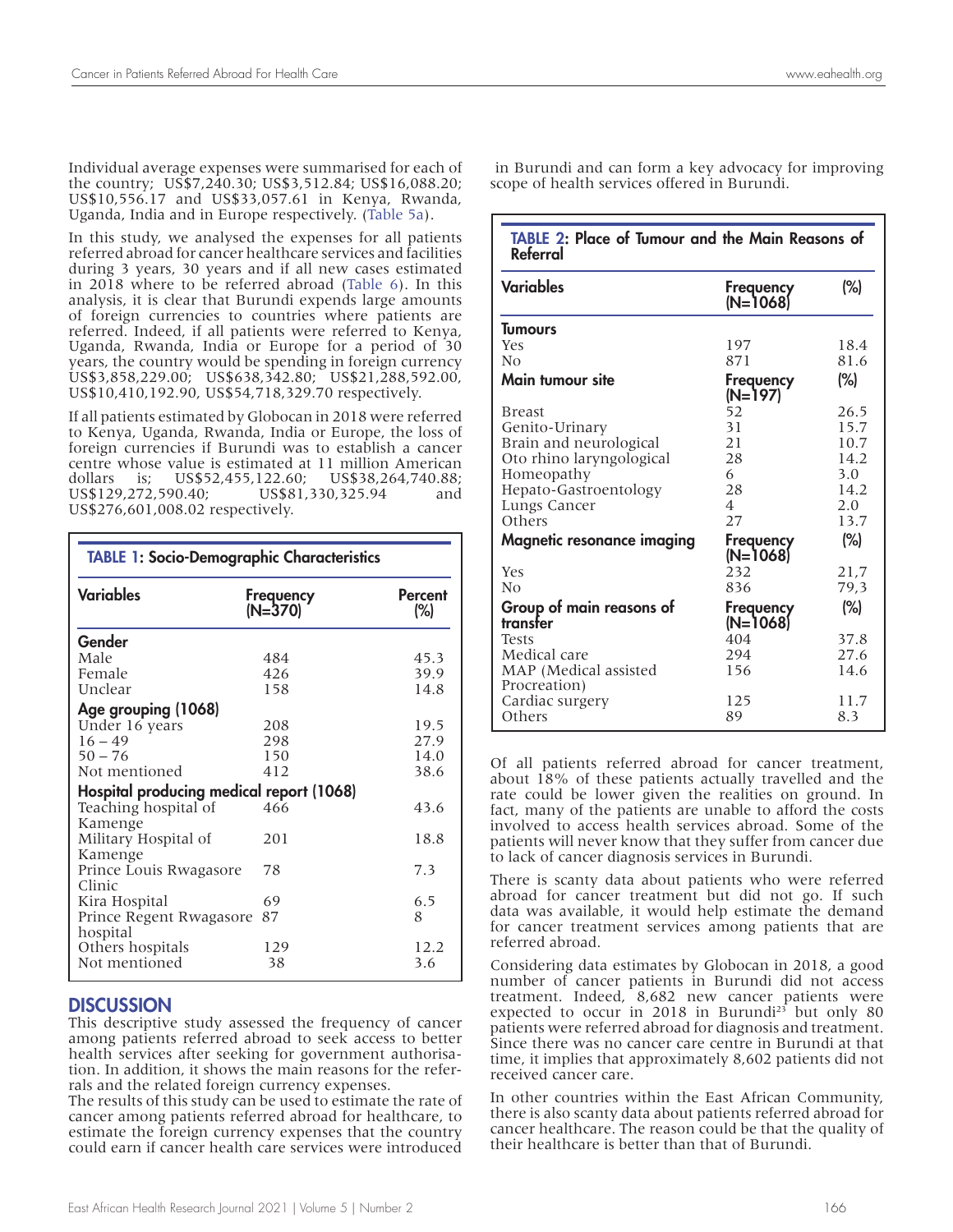Among the patients refereed abroad, a big percentage of them were suffering from cancer. This shows that universal healthcare coverage is a challenge in Burundi.

 In fact, most of the patients referred abroad were being sent to perform medical tests, medical assisted procreation and cardiac surgery etc. This shows the need for efforts to equip health facilities with necessary machinery and also to train health personnel to meet the health needs of the population.

| <b>TABLE 3: Frequency of Patients According to Affected</b><br>Sites among Referred Patients and Year Of Referral |  |
|-------------------------------------------------------------------------------------------------------------------|--|
|                                                                                                                   |  |

| <b>Affected sites</b>    | Frequency<br>(1068) | ℅    |
|--------------------------|---------------------|------|
| Neurological diseases    | 238                 | 22.3 |
| Cardiovascular diseases  | 172                 | 16.1 |
| Endocrinology            | 23                  | 2.2  |
| Rheumatology             | 20                  | 1.9  |
| Hepato-Gastroenterology  | 54                  | 5.1  |
| Surgery                  | 88                  | 8.2  |
| Genito-urinary diseases  | 233                 | 21.8 |
| Oto rhino laryngological | 71                  | 6.6  |
| Dermatology              | 15                  | 1.4  |
| Ophthalmology            | 49                  | 4.6  |
| Haematology              | 19                  | 1.8  |
| Lungs diseases           | 10                  | 0.9  |
| <b>Breast diseases</b>   | 52                  | 4.9  |
| Nephrology               | 15                  | 1.4  |
| Others                   | 9                   | 0.8  |
| <b>Year of transfer</b>  |                     |      |
| 2016                     | 267                 | 25,0 |
| 2017                     | 370                 | 34,6 |
| 2018                     | 431                 | 40,4 |

TABLE 4: Frequency of Cancer Patients According to Transfer Year, Age and Gender

| <b>Year of transfer</b> | <b>Cancer (197)</b><br><b>Number</b> | ℅    |
|-------------------------|--------------------------------------|------|
| 2016                    | 43                                   | 21,8 |
| 2017                    | 74                                   | 37,6 |
| 2018                    | 80                                   | 40.6 |
| Age grouping            |                                      |      |
| $<$ 16                  | 22                                   | 10.6 |
| $\geq 16 - 49$          | 83                                   | 27.9 |
| $\geq 50$               | 45                                   | 30.0 |
| Not mentioned           | 47                                   | 31,5 |
| Gender                  |                                      |      |
| Male                    | 78                                   | 39,6 |
| Female                  | 119                                  | 60,4 |

The government of Burundi does not have any strategy in place to follow up on the outcome of patients that are referred abroad to receive healthcare; Did the patients receive the sought for care or not? Such data is missing. Such data would help to evaluate the impact of health services administered abroad and facilitate policymaking. For instance, in Senegal, among 169 children referred abroad for health services especially cardiac surgery, only 48.8% had good results and the quality of life was better in the group of congenital heart disease.<sup>5</sup>

This study showed that cancers were associated with gender and age. In fact, breast cancer is the most type of cancer found in the world and in Africa, cancer is supposed to be a disease of old age.<sup>4,5</sup> The tendency of world cancer statistics estimated that female victims to cancer were to be around 47.5% of all new cancer incidents in 2018.<sup>6</sup>

This study reports that the cost (treatment, travel and living expenses) of seeking for cancer healthcare in the 5 frequented countries remains high irrespective of the country in which treatment is sought. Therefore, we note that during the 3 years of this study, the country lost more foreign currency by engaging in referral of patients abroad (197 patients) for diagnosis and / or treatment of cancer. Extrapolated on 30 years or considering that all patients estimated by Globocan 2018 were referred abroad for treatment, the total sum of foreign exchange is far greater than the amount needed to establish a Cancer Care Centre in Burundi.

Therefore, a good plan should be put in place aimed at saving foreign currency spent by patients seeking diagnosis and treatment of cancer abroad. This will also make it easier for cancer patients to access treatment locally. Other countries such as Benin and Côte d'Ivoire have discovered this inequality and have already made the decision to equip their health centres instead of referrals abroad.7

This study has some limitations, limitations related to retrospective studies. Furthermore, there was no standard format of the medical reports used by the Commission. This limited accessibility to some data. Also, this study did not consider the transfer of samples, this brings about bias in the overall tendency of prevalence of cancer.

## **CONCLUSION**

A good number of patients referred abroad for healthcare between January 2016 and December 2018 were suffering from cancer. Most patients referred abroad for para clinical exams were seeking MRI services. By referring patients abroad for healthcare, the country lose a lot of foreign exchange which would be saved if the government was to equip its medical facilities. The estimated revenue spent by patients referred abroad for treatment is far greater than the funds required to establish a modern Cancer Care Centre. The health authorities could invest in establishing modern Cancer Care Centres in Burundi rather than supporting patient referrals abroad. This is also valid for other missing types of healthcare in Burundi such cardiac surgery. Further studies are required to clarify the situation regarding cancer status among patients requesting health facilities abroad and their follow up.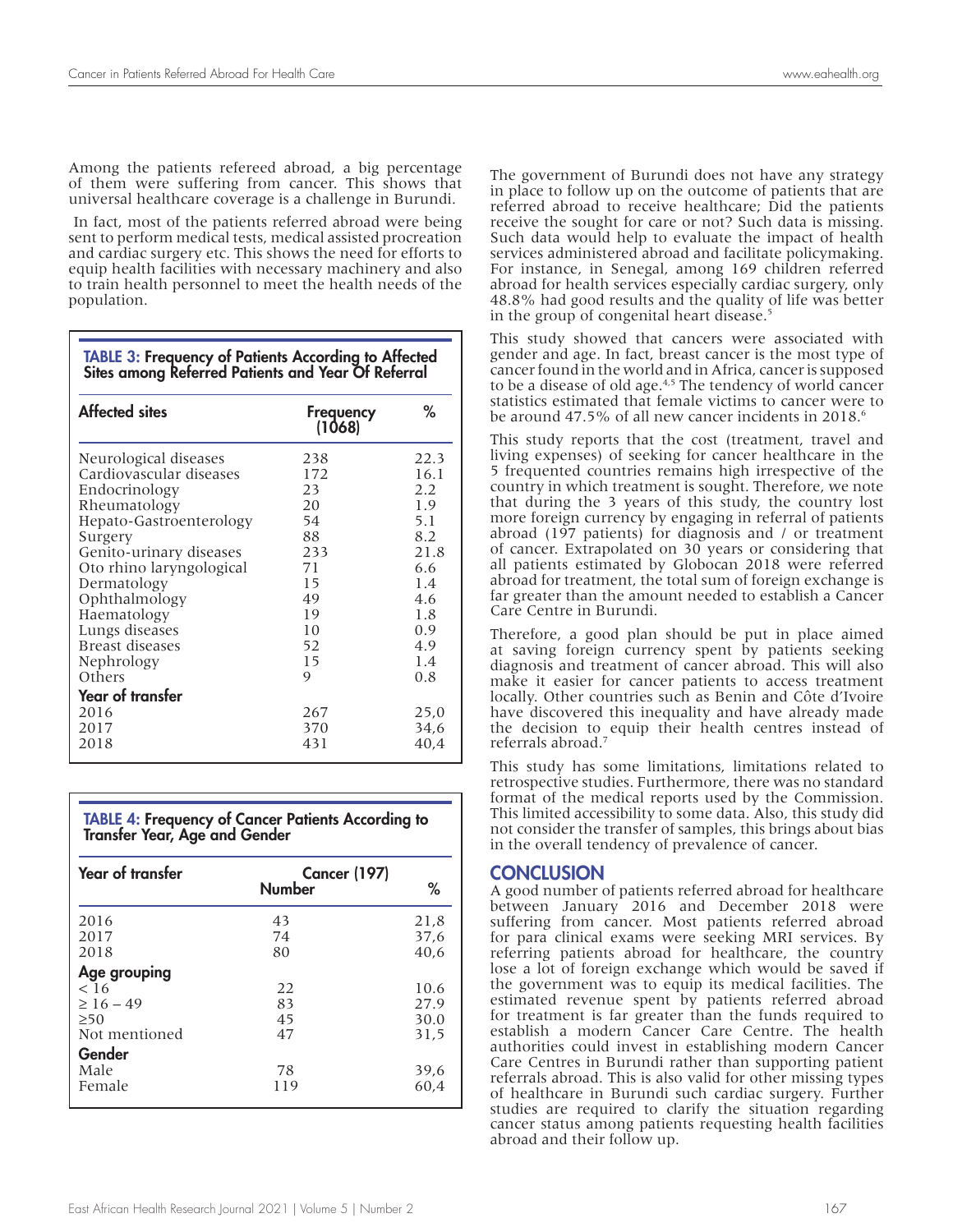| TABLE 5: Estimated Cost of Cancer Treatment, Transport and Living Expenses for 5 Frequently Visited Countries |                                                  |                                                                                  |                                                          |                                                             |                                  |                                                                                   |
|---------------------------------------------------------------------------------------------------------------|--------------------------------------------------|----------------------------------------------------------------------------------|----------------------------------------------------------|-------------------------------------------------------------|----------------------------------|-----------------------------------------------------------------------------------|
| Country                                                                                                       | <b>Cost of Cancer Care</b><br>(US <sub>5</sub> ) |                                                                                  | <b>Travel fees</b><br>& references<br>(US <sub>5</sub> ) | Living<br><b>Expenses</b><br>for 4<br>months &<br>refernces | <b>Individual</b><br>Cost (US\$) | <b>Gross domestic</b><br>domestic<br><b>Product per</b><br>Capita<br>& references |
| Kenya <sup>7</sup>                                                                                            | 476,5<br>1643,4<br>1,364.3<br>1,296.1<br>1,716.4 | Diagnostic fees<br>Surgery<br>Chemotherapy<br>Radiotherapy<br>Chemo-radiotherapy | $400^{8}$                                                | $2060^9$                                                    | 7240,30                          | 348310                                                                            |
| Rwanda <sup>11,12</sup>                                                                                       | 1524,36<br>2093                                  | Without radiotherapy<br>Radiotherapy                                             | 228,488                                                  | 346,94 <sup>13</sup>                                        | 3512,84                          | $2165^{10}$                                                                       |
| Uganda <sup>14</sup>                                                                                          | 4335<br>9360                                     | Surgery<br>Chemo-radiotherapy                                                    | $320^{8}$                                                | 2076,20 <sup>15</sup>                                       | 16088,20                         | 218310                                                                            |
| India <sup>16</sup>                                                                                           | 502<br>1386<br>6382                              | Cost of investigation<br>Chemotherapy<br>Radiotherapy                            | $825,37^{17}$                                            | 1480.8018                                                   | 10556,17                         | $8443^{19}$                                                                       |
| <b>Europe</b><br><b>Burundi</b>                                                                               | 28624,75                                         | Surgery                                                                          | 636,868                                                  | 3796 <sup>20</sup>                                          | 33057,61                         | 34768.65 <sup>21</sup><br>73210                                                   |

# TABLE 6: Expense for Patients Referred Abroad and Money to be Saved if Cancer Care Facility were Established in<br>Burundi

| Country | Average<br>of individual<br>expenses(US\$) | <b>Expenses incurred</b><br>by Cancer patient<br>referred abroad | Extrapolation<br>of expenses<br>on 30 yrs (US\$)<br>(2016-2018) (US\$) | <b>Expenses to</b><br>set up a centre<br>of oncology<br>& reference | Loss of<br>money<br>within<br>30 <sub>yrs</sub> | If all patients<br>estimated by<br>Globocan<br>in 2018<br>where referred<br>abroad (8682) | <b>Difference</b><br>if all patients<br>estimated by<br>Globocan in<br>2018 should<br>be referred<br>abroad |
|---------|--------------------------------------------|------------------------------------------------------------------|------------------------------------------------------------------------|---------------------------------------------------------------------|-------------------------------------------------|-------------------------------------------------------------------------------------------|-------------------------------------------------------------------------------------------------------------|
| Kenya   | 7.240.30                                   | 1.426.339.10                                                     | 14.263.391.00                                                          | $10.405.162^{22}$                                                   | 3.858.229.00                                    | 62.860.284.60                                                                             | 52.455.122.60                                                                                               |
| Uganda  | 5.605.84                                   | 1,104,350.48                                                     | 11,043,504.80                                                          |                                                                     | 638.342.80                                      | 48,669,902.88                                                                             | 38.264.740.88                                                                                               |
| Rwanda  | 16.088.20                                  | 3.169.375.40                                                     | 31.693.754.00                                                          |                                                                     | 21.288.592.00                                   | 139.677.752.40                                                                            | 129.272.590.40                                                                                              |
| India   | 10.566.17                                  | 2,081,535.49                                                     | 20,815,354.90                                                          |                                                                     | 10,410,192.90                                   | 91.735.487.94                                                                             | 81,330,325.94                                                                                               |
| Europe  | 33.057.61                                  | 6.512.349.17                                                     | 65.123.491.70                                                          |                                                                     | 54.718.329.70                                   | 287.006.170.02                                                                            | 276.601.008.02                                                                                              |

Acknowledgements: We are thankful to the Ministry of Public Health and of AIDS control for accepting us to conduct this study in their institution

## **REFERENCES**<br>1. Sung H. Ferlav

- Sung H, Ferlay J, Siegel RL, et al. Global cancer statistics 2020: GLOBOCAN estimates of incidence and mortality worldwide for 36 cancers in 185 countries.CA Cancer J Clin. 2021;71(3):209- 249. <u>doi:10.3322/caac.21660</u>. <u>Medline</u>
- 2. Ferlay J, SoerjomataramI, Dikshit R, et al. Cancer incidence and mortality worldwide: Sources, methods and major patterns in GLOBOCAN 2012.Int J Cancer. 2015;136(5):E359-E386. <u>doi:10.1002/ijc.29210</u>. <u>Medline</u>
- 3. Ferlay J, Colombet M, SoerjomataramI, et al. Estimating the

global cancer incidence and mortality in 2018: GLOBOCAN sources and methods.Int J Cancer. 2019;144(8):1941-1953. doi:10.1002/ijc.31937. Medline

- 4. Sung H, Ferlay J, Siegel RL, et al. Global Cancer Statistics 2020: GLOBOCAN Estimates of Incidence and Mortality Worldwide for 36 Cancers in 185 Countries.CA Cancer J Clin. 2021;71(3):209-249. doi:10.3322/caac.21660. Medline
- 5. Evans DB, Hsu J, Boerma T. Universal health coverage and universal access.Bull World Health Organ. 2013;91(8):546- 546A. <u>doi:10.2471/BLT.13.125450</u>. <u>Medline</u>
- 6. Manirakiza AVC, Rubagumya F, Ngendahayo L. Burundi Cancer Care Needs: A Call to Action.Oncologist. 2020;25(12):1055-1059. doi:10.1634/theoncologist.2020-0410. Medline
- 7. Atieno OM, Opanga S, Martin A, Kurdi A, GodmanB. Pilot study-